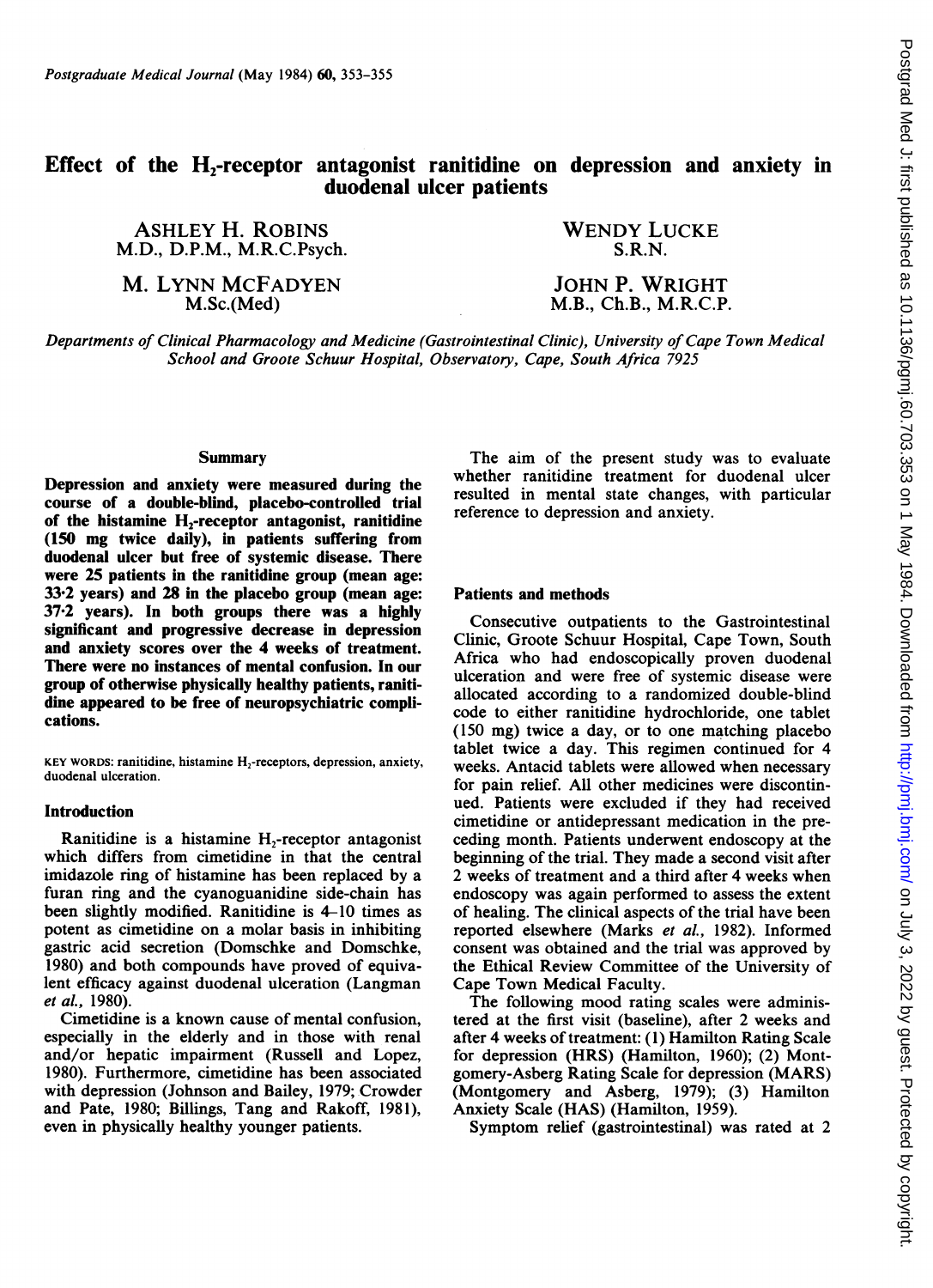$HRS\dagger$   $MARS\dagger$   $HAS\dagger$ Ranitidine Placebo P\* Ranitidine Placebo P Ranitidine Placebo P Baseline 24 (19–32) 26·5 (17–34) NS 9 (4·5–12·5) 11 (4·5–16·5) NS 11 (6–14) 10 (6–13) NS<br>2 weeks 8 (3–16·5) 16 (6–22·5) < 0·05 1·5 (0–4) 4 (1·5–7) < 0·05 3 (1·5–7·5) 5·5 (2·5–10) NS<br>4 weeks 8 (1–12) 9·5 (4·5–17·5) NS 2 (0–

TABLE 1. Effect of ranitidine and placebo on mood rating scales after <sup>2</sup> weeks and 4 weeks

t Scores expressed as median (interquartile range); \*ranitidine v. placebo (Wilcoxon sum of ranks test);  $\ddagger$ Friedman's two-way analysis of variance; NS = not significant.

weeks and at 4 weeks in terms of three categories: resolved, improved and unchanged/worse.

Compliance was checked at 2 weeks and at 4 weeks both by tablet count and by plasma ranitidine determinations. Plasma ranitidine was assayed on all patients by the high performance liquid chromatography method of Carey and Martin (1979). Noncompliant patients were excluded. Non-parametric statistics were applied in the form of Friedman's twoway analysis of variance, the Wilcoxon sum of ranks test and the chi-square test.

#### Results

There were 25 patients (20 males, five females) who were finally included in the ranitidine group and 28 patients (21 males, seven females) in the placebo group with mean ages  $(\pm s.d.)$  of 33.2 (9.1) years and 37-2 (12-2) years respectively. One patient had to be excluded from the ranitidine group because her plasma ranitidine levels were zero at both 2 and 4 weeks: one patient was omitted from the placebo group because at the 2-week visit his plasma contained 399 ng/ml of ranitidine (this might have reflected an error in the code).

The mean plasma ranitidine concentration was 217 ng/ml and 68 ng/ml at 2 and 4 weeks respectively in the ranitidine group and 0 ng/ml at both 2 and 4 weeks in the placebo group. The lower plasma ranitidine concentration at 4 weeks was because patients fasted overnight prior to the endoscopy and many omitted their usual morning dose of ranitidine-the mean time after the last dose was 9.1 hr at 2 weeks and 15-7 hr at 4 weeks. (The half-life of ranitidine is 2-3 hr).

Ranitidine and placebo treatments were associated with a highly significant overall decrease  $(P<0.001)$ in all three of the mood rating scales over the 4 weeks of the trial (Table 1). Comparison of the ranitidine and placebo groups (Table 1) showed that at  $2$  weeks the ranitidine-treated patients had significantly lower scores  $(P<0.05)$  on the HRS and MARS than did placebo patients: these differences were not present at 4 weeks.

Table 2 indicates that at both 2 weeks and 4 weeks

patients in the ranitidine group had a significantl $\aleph$ greater degree of symptom relief  $(P<0.01)$  than those in the placebo group.

TABLE 2. Effect of ranitidine and placebo on gastrointestinal symptoms after 2 weeks and 4 weeks

| Symptom change  | Ranitidine                 | Placebo      |  |
|-----------------|----------------------------|--------------|--|
| Two weeks       |                            |              |  |
|                 |                            |              |  |
| Resolved        | 15 (60%)                   | 4(14.3%)     |  |
| Improved        | 10 (40%)                   | $20(71-4%)$  |  |
| Unchanged/Worse | $(0\%)$<br>0               | 4(14.3%)     |  |
|                 | $x^2 = 13.57$ ; $P < 0.01$ |              |  |
| Four weeks      |                            |              |  |
| Resolved        | 22 (88%)                   | 13 $(46.4%)$ |  |
| Improved        | 3(12%)                     | 13(46.4%)    |  |
| Unchanged/Worse | (0%)<br>0                  | 2 $(7.2\%)$  |  |
|                 | $x^2 = 10.43$ ; $P < 0.01$ |              |  |

#### Discussion

In this study the histamine  $H_2$ -receptor antagonisting ranitidine was administered for 4 weeks to a group of  $\overline{B}$ otherwise healthy duodenal ulcer patients (mean age-33.2 years) at a daily dose of 300 mg. Anxiety and depression ratings at 2 weeks and 4 weeks after the commencement of ranitidine showed a significant and progressive decline compared to pre-treatmen<sup>t</sup> values. The same pattern of change also emerged in the placebo group except that, at the 2-week assesso ment, the ranitidine-treated patients showed a greater improvement in depression than did the placebog group. This difference did not hold at 4 weeks and it is therefore unlikely that ranitidine can be regarded as having clear-cut antidepressant properties. Howev ever, the suggestion of an early antidepressant actions with ranitidine is possibly worthy of further explora $\frac{1}{N}$ tion, particularly on the theoretical basis that clinical antidepressant activity may be mediated by antagonism of brain histamine H<sub>2</sub>-receptors (Kanof and Greengard, 1978). On the other hand, it is importantly to note that only small amounts of ranitidine penetrate the blood-brain barrier in normal subjects (Walt *et al.*, 1981). None of our patients showed any signs of mental confusion during the testing periods  $\frac{36}{9}$ signs of al.<br>
Signs of the testing period of the testing period of the testing period of the testing period of the testing period of the testing period of the testing period of the testing period of the testing period of